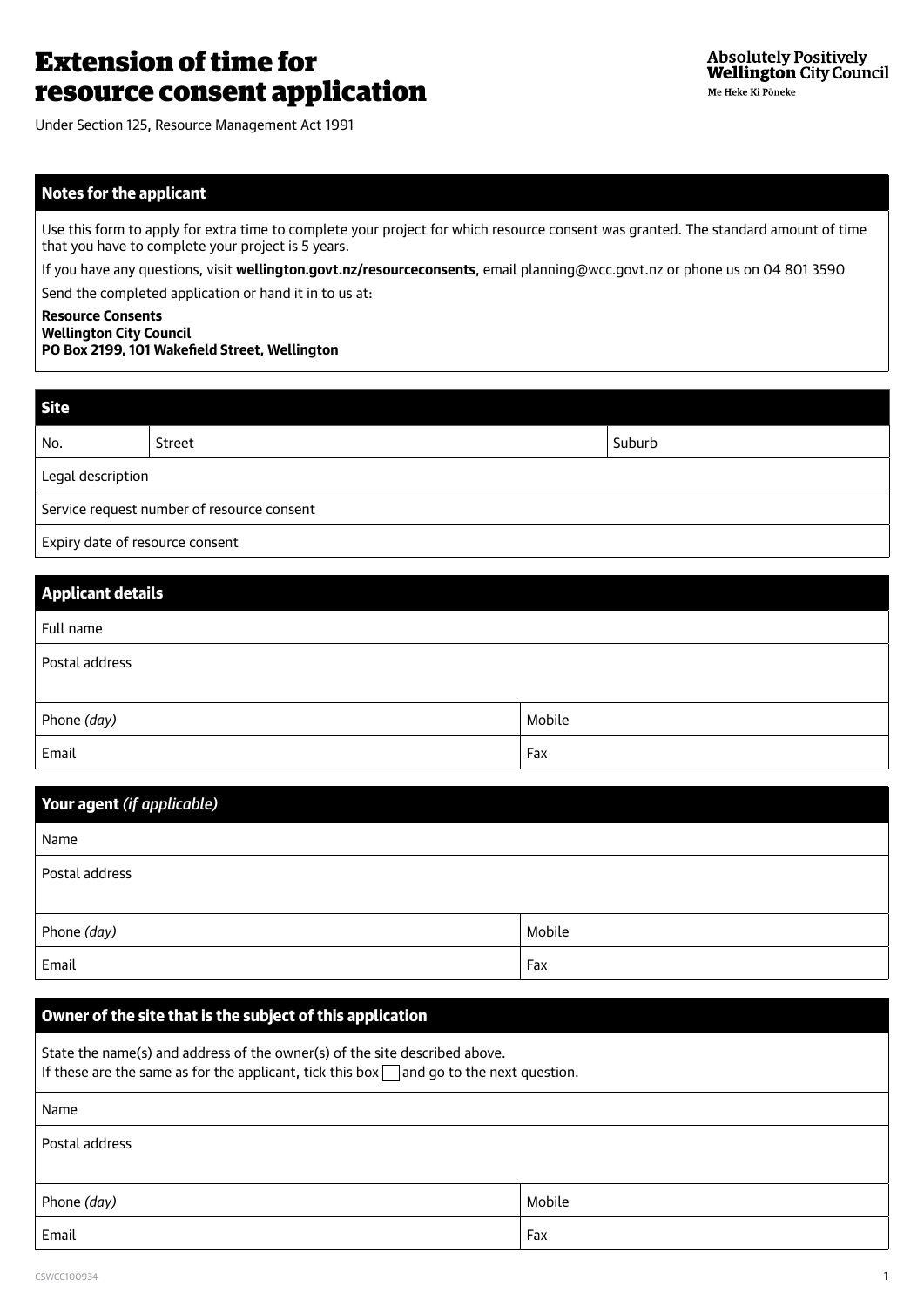An initial fee must be paid before we can process your application.

I enclose the initial fee of \$  $\blacksquare$ 

 $\Box$  Credit card  $\Box$  Internet banking  $\Box$  Service Centre (receipt attached)

| I understand that the Council may invoice me for the actual and reasonable costs incurred to process this application - as identified in |  |
|------------------------------------------------------------------------------------------------------------------------------------------|--|
| Section 36 of the Resource Management Act and the Council's current fee schedule.                                                        |  |

#### **Additional fees**

If we spend additional time processing requests or incur expenses we need to invoice additional fees. This may happen during processing or once a decision on your application is made. We only charge for amounts over \$65. Likewise, refunds will only be made for unused amounts over \$65.

# **Our payment terms**

Additional fees are due by the 20th of the month following an invoice. If payment is not received, you will be liable for all legal and collection fees.

The declaration below must be signed by the person(s) or entity responsible for paying the application processing costs. If you are an agent, you will need to obtain the signature of the person(s) responsible for paying the fees before submitting the resource consent application to the Council.

#### **How to pay**

#### Internet banking

The Council's bank account number is 06 0582 0106111 00. Use "RC" followed by the site address as a reference.

#### Online

Pay online using your credit card. Visit **wellington.govt.nz/payonline**, choose Property from the dropdown box and follow the instructions.

#### Phone

You can pay over the phone with your credit card. Phone us on 04 801 3718.

# In person

You can make payments by cash or EFTPOS at: Wellington City Council Service Centre 101 Wakefield Street 8am–5pm, Monday to Friday.

We also accept Visa, MasterCard and American Express.

# **Declaration**

Subject to my rights under sections 357B and 358 of the RMA to object to any costs, I undertake to pay all costs associated with this application. I also agree to pay all the costs *(including debt collection or legal fees)* of recovering any unpaid costs.

# **Send all additional invoices to**

| Full name                                        |        |  |
|--------------------------------------------------|--------|--|
| Postal address                                   |        |  |
|                                                  |        |  |
| Applicant/Agent/Other (give details)             |        |  |
| Phone (day)                                      | Mobile |  |
| Email                                            | Fax    |  |
| I have read and understand the above conditions. |        |  |
| Signed                                           | Date   |  |
|                                                  |        |  |